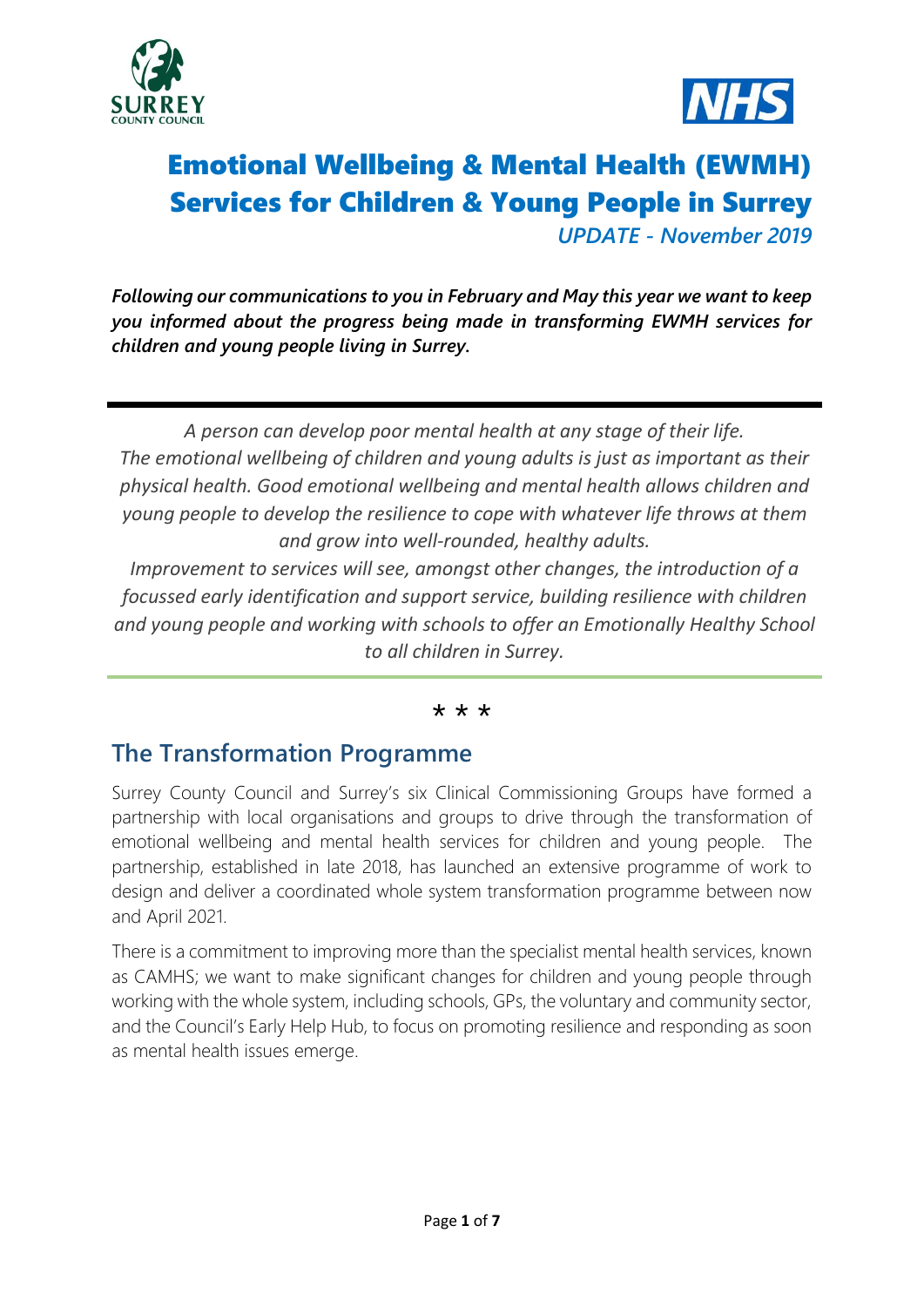



# **Transformation Programme priorities**

There are five themes to our transformation work:

- **[Access to support and services](http://www.guildfordandwaverleyccg.nhs.uk/page1.aspx?p=21&t=2#AccessSupport)**
- **[Early intervention](http://www.guildfordandwaverleyccg.nhs.uk/page1.aspx?p=21&t=2#EarlyInt)**
- **[Vulnerable groups](http://www.guildfordandwaverleyccg.nhs.uk/page1.aspx?p=21&t=2#VulnerableGrp)**
- **[Social Emotional and Mental Health \(SEMH/BEN\)](http://www.guildfordandwaverleyccg.nhs.uk/page1.aspx?p=21&t=2#SEMH)**
- **Crisis**

#### Comprehensive details can be found at <http://www.guildfordandwaverleyccg.nhs.uk/page1.aspx?p=21&t=4>

The table below details examples of some of the issues being addressed within each theme.

| <b>Priority</b>       | <b>Why we need to change</b>                                                                                                                                                                                                                                                                                                                                                                                                                                                      | <b>How we intend to change</b>                                                                                                                                                                                                                                                                                                                                                                                                                      |  |  |  |
|-----------------------|-----------------------------------------------------------------------------------------------------------------------------------------------------------------------------------------------------------------------------------------------------------------------------------------------------------------------------------------------------------------------------------------------------------------------------------------------------------------------------------|-----------------------------------------------------------------------------------------------------------------------------------------------------------------------------------------------------------------------------------------------------------------------------------------------------------------------------------------------------------------------------------------------------------------------------------------------------|--|--|--|
| <b>Access</b>         | We need to:<br>Reduce long waiting times;<br>Help people better understand the system<br>$\bullet$<br>and how to move around within it;<br>Improve multi-agency triage and<br>$\bullet$<br>Provide an appropriate response to needs<br>$\bullet$<br>including crisis.                                                                                                                                                                                                             | Align the Single Point of Access for Local Authority<br>$\bullet$<br>and Health access<br>Provide care in local settings<br>$\bullet$<br>Opportunity for children, young people and those<br>$\bullet$<br>who care for them to self-refer<br>Improve availability of digital information and<br>$\bullet$<br>support such as virtual counselling.                                                                                                   |  |  |  |
| Early<br>Intervention | We need to<br>Reduce unnecessary waiting times;<br>$\bullet$<br>Provide care in the community;<br>$\bullet$<br>Support resilience;<br>$\bullet$<br>Recognise schools, children, young people<br>$\bullet$<br>and parents as decision makers in care<br>solutions and<br>Improve access to digital help<br>Taken together, these should reduce the number<br>of children and young people who need more<br>specialist clinical services as more are helped at<br>an earlier stage. | Provide new service models in Surrey schools<br>$\bullet$<br>(primary, secondary and special) to support them<br>all to become Emotionally Healthy Schools.<br>Increase the number of Primary Mental Health<br>$\bullet$<br>Workers <sup>1</sup> for consultation training and support<br>linked to schools.<br>Maximise how the expertise of the Voluntary,<br>٠<br>Community and Faith Sectors is incorporated into<br>our overall service offer. |  |  |  |
| Vulnerable<br>Groups  | We need to:<br>Proactively align with the needs of vulnerable<br>groups of children who are more susceptible<br>to Emotional Wellbeing and Mental Health<br>issues;<br>Identify the best places to offer treatment<br>$\bullet$<br>and                                                                                                                                                                                                                                            | Expand the remit of the existing service for Looked<br>$\bullet$<br>After Children, Care Leavers, Childcare Sufficiency<br>Assessment and post-adoption support to include<br>other vulnerable groups including Young Carers,<br>Young Adult Carers and Children in Need, such as<br>those who have experienced domestic violence,<br>child sexual exploitation, and those excluded from<br>school.                                                 |  |  |  |

**<sup>.</sup>** <sup>1</sup> See Glossary of Roles on **GWCCG website**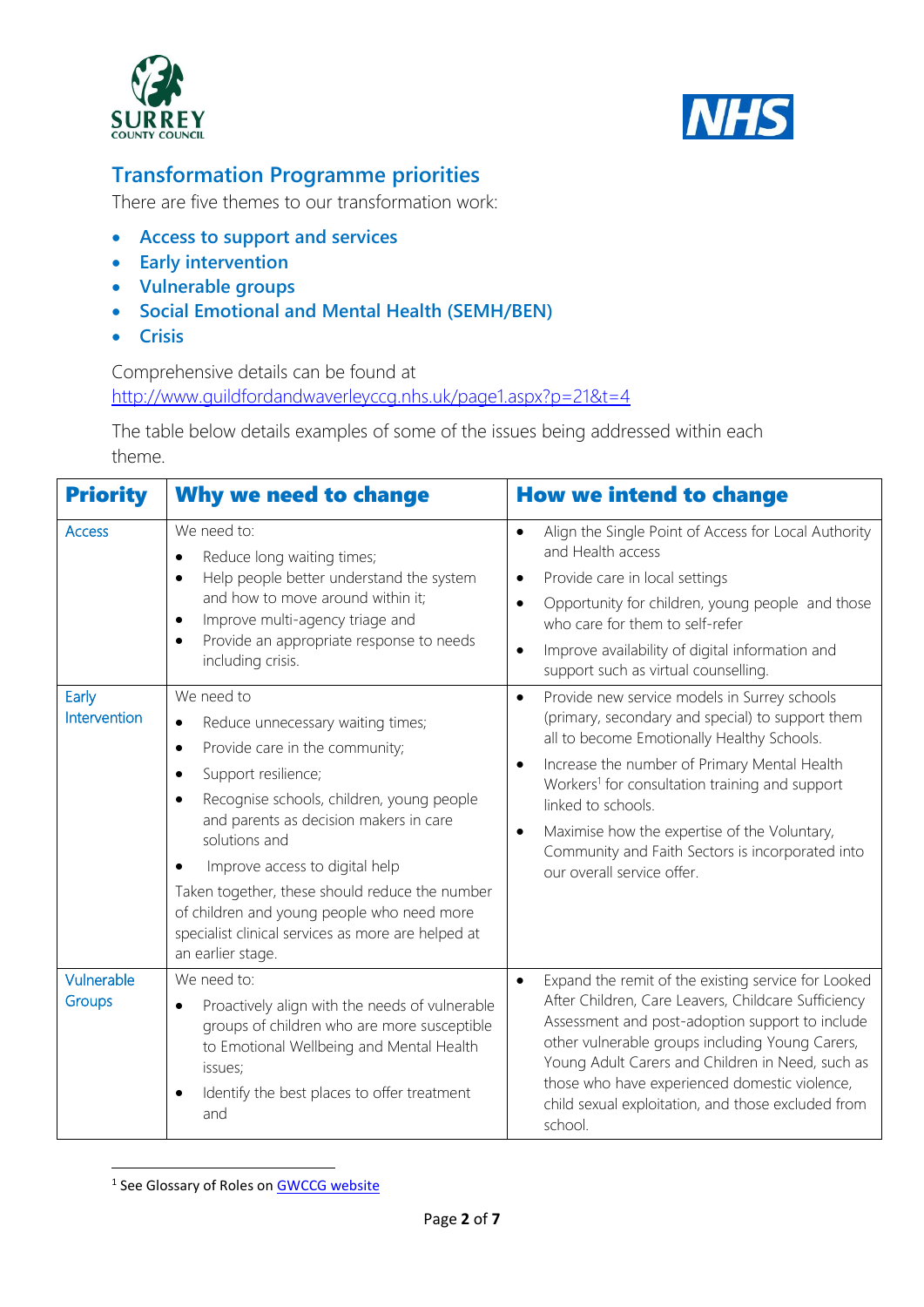



|                                      | Improve recognition of vulnerability in order<br>$\bullet$<br>to intervene earlier.                                                                                                                                                                                                                                                                       | Offer support in non-clinical settings.<br>$\bullet$<br>Work with Family Safeguarding Teams<br>$\bullet$                                                                                                                                                                                                                                                                                                                                                                                                                                                          |
|--------------------------------------|-----------------------------------------------------------------------------------------------------------------------------------------------------------------------------------------------------------------------------------------------------------------------------------------------------------------------------------------------------------|-------------------------------------------------------------------------------------------------------------------------------------------------------------------------------------------------------------------------------------------------------------------------------------------------------------------------------------------------------------------------------------------------------------------------------------------------------------------------------------------------------------------------------------------------------------------|
| Social<br>Emotional<br>Mental Health | We need to:<br>Better align with Special Educational Needs<br>and Disability (SEND) services;<br>Reduce waiting times and<br>٠<br>Improve the experience of families in all<br>٠<br>circumstances, including pre and post<br>diagnosis recognising that children, young<br>people, parents and schools are decision<br>makers in care solutions.          | Work with schools to provide a different model of<br>$\bullet$<br>support for neuro-diverse children and young<br>people at all stages.<br>Construct a multi-disciplinary team around a<br>keyworker.                                                                                                                                                                                                                                                                                                                                                             |
| <b>Crisis</b>                        | We need to:<br>Remove division between locally<br>٠<br>commissioned NHS services and nationally<br>commissioned specialised services;<br>Address unbalanced and<br>$\bullet$<br>inconsistent response to crisis due to<br>geography and<br>Eliminate any disconnect between inpatient<br>and community services impacting recovery<br>and length of stay. | Test a new approach that to includes the<br>$\bullet$<br>development of a local crisis support offer with the<br>potential for in-patient bed provision in Surrey in<br>line with the New Care Models Programme <sup>2</sup> .<br>Offer those recovering from crisis a full range of<br>services across all relevant agencies.<br>Ensure the right response is in place for incoming<br>crisis referrals<br>Provide more support for schools who are working<br>with children and young people in crisis.<br>Establish a 24/7 Crisis Help Line for professionals. |

The Transformation Themes started making alterations to the way in which some services are arranged in June 2019 by starting to pilot new approaches in selected sites.

#### **Access**

Take a look at the latest newsletters describing the improvements being delivered in the CAMHS Single Point of Access:

### **[June 2019](https://www.sabp.nhs.uk/application/files/9815/7079/5939/SABP_CAMHS_SPA_ID_Bulletin_June_2019_FINAL.pdf)**

#### **[September 2019](https://www.sabp.nhs.uk/application/files/4315/7079/5951/SABP_CAMHS_SPA_ID_Bulletin_September_2019_FINAL.pdf)**

#### **Early intervention**

A selection of schools started trialling new ways of working at the start of this new school year, in September 2019. Details of which schools are involved and how they were chosen for the pilot phase can be found at

[http://www.guildfordandwaverleyccg.nhs.uk/website/X09413/files/190425-](http://www.guildfordandwaverleyccg.nhs.uk/website/X09413/files/190425-EWMH_Finalised_Accelerator_Schools_SurreyCCGs_SCC.pdf) [EWMH\\_Finalised\\_Accelerator\\_Schools\\_SurreyCCGs\\_SCC.pdf](http://www.guildfordandwaverleyccg.nhs.uk/website/X09413/files/190425-EWMH_Finalised_Accelerator_Schools_SurreyCCGs_SCC.pdf) 

**<sup>.</sup>** <sup>2</sup> <https://www.england.nhs.uk/blog/transforming-child-and-adolescent-mental-health-services/>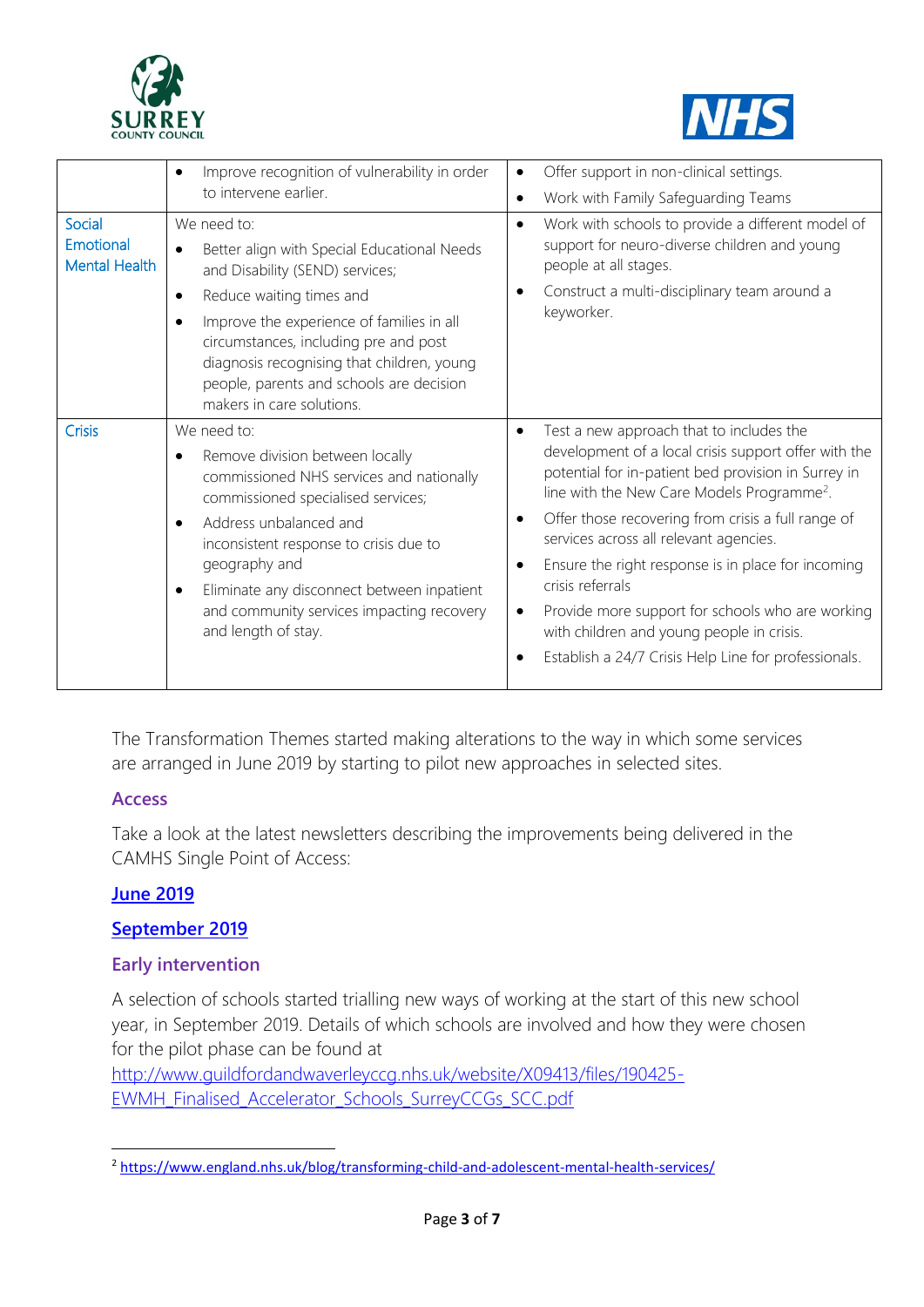



### **Vulnerable groups**

There are some children and young people who are more likely to experience, or be at risk of, mental health difficulties or may not have the resources available to them to tackle them when they arise. Considering how the proposed model will work for them is a core focus of this workstream and what flexibility needs to be built into the system to support the more vulnerable groups.

### **Neurodiversity services (currently known as Behavioural, Emotional and Neurodevelopmental – BEN)**

We know that children and young people can spend a long time waiting for support on the existing BEN pathway and that the support they are looking for is not always delivered. We also know that we could do more across the system to join up and work together with schools, parents and other early help services to provide a greater level of support to these young people.

A significant amount of work is being undertaken to streamline the current model and ensure that there is better information available regarding how the service works e.g. improving information available to referrers when there are initial concerns about behaviour and social development; ensuring that information and support already available is routinely shared, as part of the overall service if a child does not require mental health care. Support from voluntary organisations is key to this ambition.

### **Crisis**

There is a wealth of good practice in Surrey in terms of supporting children in crisis through the Havens and the Extended Hope service. We want to build on this good practice by enhancing our digital offer and the way that we communicate with children and young people and their families to ensure they are kept aware of the support in place through every point of their journey in the service. We are exploring a 24-hour crisis line for professionals. We are working with NHS England to align the provision of inpatient beds with our crisis services.

## **Evaluating the transformation programme**

An important element of any transformation is evaluating whether the improvements intended actually happen. An external organisation has been commissioned to independently evaluate user experience and satisfaction (focussed on the experience of those referring to the service) and changes in how related EWMH services are managing: are we starting to see an improvement?

Data analysis and engagement workshops with stakeholders will provide quantitative and qualitative information to assess the impact of these new ways of working in order to determine whether these should be embedded in the new service (see section below on procurement).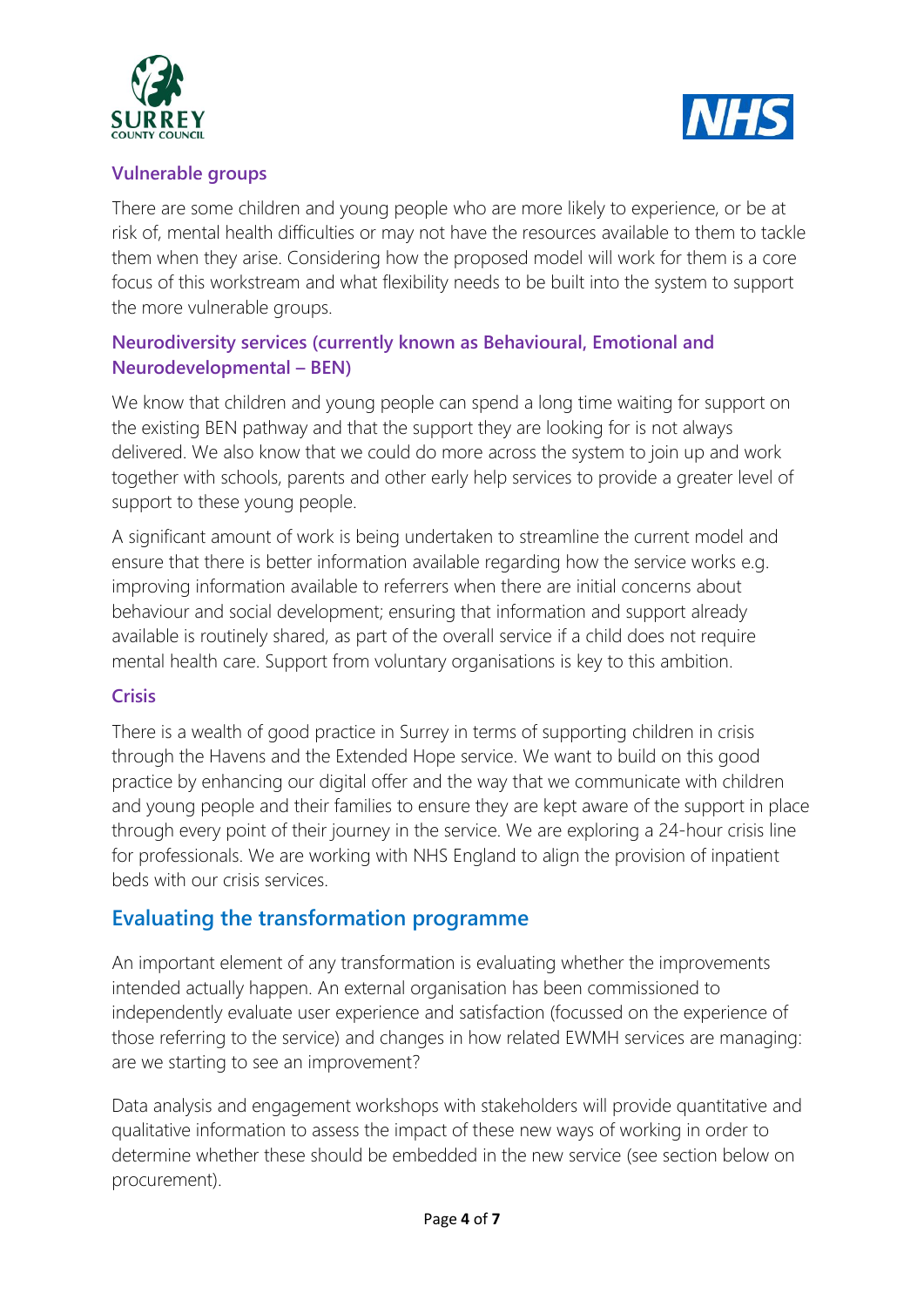



# **Procuring a new Emotional Wellbeing & Mental Health Service for Children & Young People in Surrey**

Whilst transforming aspects of the current CAMH service, commissioners are also preparing for a procurement exercise to find a provider of children and young people's EWMH services from 1<sup>st</sup> April 2021, when the current contracts end.

*Procurement is the process of finding and agreeing to terms, and acquiring goods, services, or works from an external source, often via a tendering or competitive bidding process.*

The Procurement Programme and the Transformation Programme are running in parallel with the latter influencing service redesign decisions that feed through to the former.

The contract with the current provider of EWMH services for children in Surrey, Surrey & [Borders Partnership NHS Foundation Trust,](https://www.sabp.nhs.uk/mindsightsurreycamhs) will expire on 31<sup>st</sup> March 2021. The procurement exercise will run between April 2020 and September 2020.

We are currently at stages 03 and 04 of the diagram below. Whilst transforming some services within the sphere of the current contract we are also redesigning services and pathways more widely than CAMHS in preparation for the procurement and newly established service expectations for significant improvement after April 2021.

|                                                                                                                                  | 01                                     |                               | $02 -$                                                                                                            |                                                                                                        | $03 -$                      | 04                                                                                                                                                        |                          |  |
|----------------------------------------------------------------------------------------------------------------------------------|----------------------------------------|-------------------------------|-------------------------------------------------------------------------------------------------------------------|--------------------------------------------------------------------------------------------------------|-----------------------------|-----------------------------------------------------------------------------------------------------------------------------------------------------------|--------------------------|--|
|                                                                                                                                  |                                        | <b>Listening and learning</b> |                                                                                                                   | <b>Setting out our ambitions</b>                                                                       | <b>Designing the future</b> |                                                                                                                                                           | <b>Delivering change</b> |  |
| Listening, reflection and<br>review of the current<br>emotional wellbeing and<br>mental health support and<br>services in Surrey |                                        |                               | <b>Engagement and the</b><br>development of an<br>emotional wellbeing and<br>mental health strategy for<br>Surrey | Developing the Surrey<br>model for emotional<br>wellbeing and mental<br>health support and<br>services |                             | Transitioning to a<br>transformed model of<br>emotional wellbeing and<br>mental health support and<br>services for children and<br>young people in Surrey |                          |  |
|                                                                                                                                  |                                        |                               |                                                                                                                   | Scope of the EWMH Strategy                                                                             |                             |                                                                                                                                                           |                          |  |
|                                                                                                                                  | Engaging our partners and stakeholders |                               |                                                                                                                   |                                                                                                        |                             |                                                                                                                                                           |                          |  |

## **Involving children and young people in the service redesign**

It's crucial that those needing care and support for their emotional wellbeing and mental health are involved in and informing what the new service will look and feel like. To that end, we have been out and about in November visiting and talking to different groups of children and young people, most of whom have first-hand experience of the current CAMH services.

Their views and ideas on key design issues will be channelled into the service redesign at the end of the year, ready for the procurement phase next year.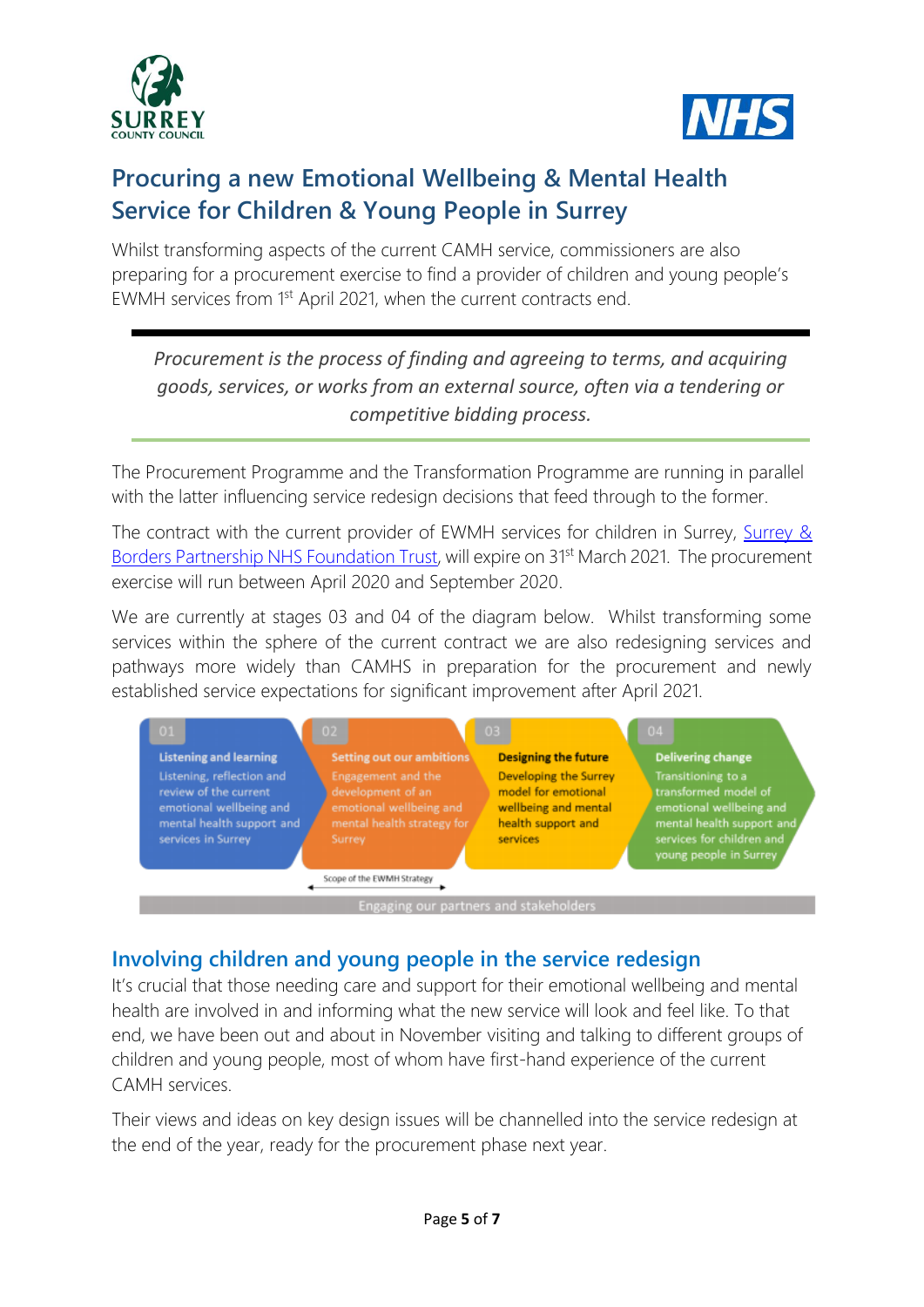



## **What will be different in the new service?**

Our priorities for the new service are described in our strategy:  $\triangle$  Thriving community of [children and young people in Surrey: A strategy for their emotional wellbeing and mental](http://www.guildfordandwaverleyccg.nhs.uk/website/X09413/files/190228-Surrey_CYP_EWMH_Strategy_v9_0_Compressed_GWCCG.pdf)  [health, 2019-2022](http://www.guildfordandwaverleyccg.nhs.uk/website/X09413/files/190228-Surrey_CYP_EWMH_Strategy_v9_0_Compressed_GWCCG.pdf) A version of the strategy for children and young people can be found [here.](http://www.guildfordandwaverleyccg.nhs.uk/website/X09413/files/190507-Surrey_CYP_EWMH_Strategy_CYP_version_v6_0_GWCCG.pdf)

The new service will recognise and understand that children and parents are the experts in their own lives. Schools and colleges will be better supported to continue their vital role in identifying and enabling children and young people with emerging mental health needs to get help. The expertise of the voluntary, community and faith sector will be harnessed so that children and young people at the early stages of emotional wellbeing struggles and mental health issues are better supported.

You can read more about our vision and plans in this [presentation](http://www.guildfordandwaverleyccg.nhs.uk/website/X09413/files/191015-EWMH_Market_Engagement_Event_Slides_v1_3_SurreyCCGs.pdf) that was delivered as part of our market engagement event in October 2019. Engaging with potential providers at this early stage is helping us to shape the new service.

### **What's next?**

The transformation work will continue into next year and beyond whilst procurement of the new service takes place. There are key dates for any procurement process – the following timetable provides the overview for this one:

| Month/Year                 | Activity                                                                                           |
|----------------------------|----------------------------------------------------------------------------------------------------|
| All of January 2020        | Evaluation of Transformation Theme initiatives                                                     |
| End of January 2020        | Proposed Procurement Market Engagement Event                                                       |
| <b>March 2020</b>          | Approval notice for procurement                                                                    |
| Early April 2020           | <b>Launch Procurement Process</b>                                                                  |
| End of September 2020      | Contract Award                                                                                     |
| October 2020 to March 2021 | Mobilisation of new contract                                                                       |
| Beginning of April 2021    | New Emotional Wellbeing & Mental Health Service for<br>Children & Young People in Surrey commences |

\* \* \*